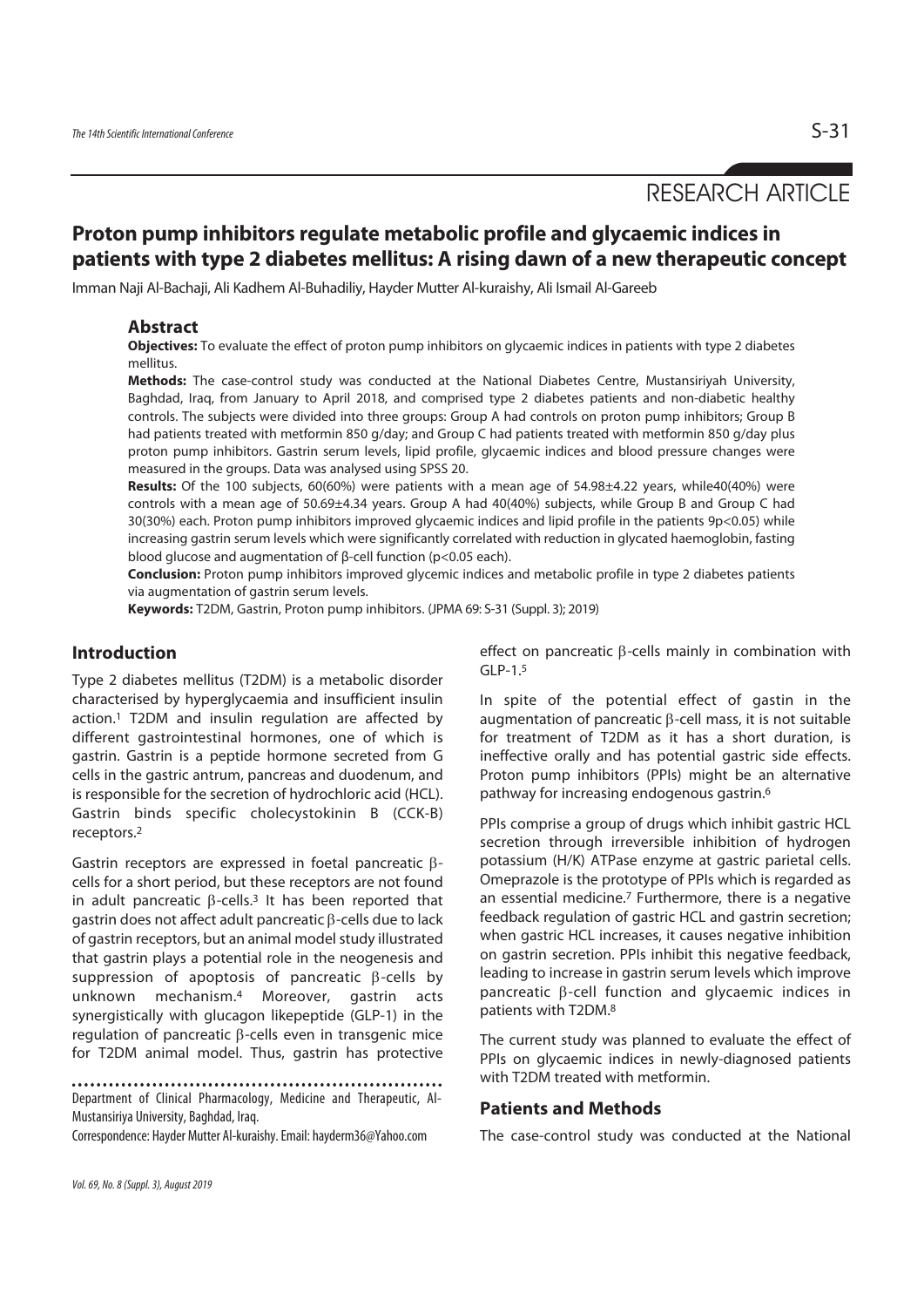Diabetes Centre, Mustansiriyah University, Baghdad, Iraq, from January to April 2018, and comprised T2DM patients and healthy controls. After permission was obtained from the institutional ethics committee in line with the Declaration of Helsinki,<sup>9</sup> and informed verbal consent from the participants, the subjects were divided into three groups: Group A had controls on PPIs; Group B had patients treated with metformin 850 g/day; and Group C had patients treated with metformin 850 g/day plus PPIs.

Patients included were aged 40-62 years who had been diagnosed with T2DM according to the criteria of American Diabetes Association (ADA)10 and were on metformin therapy. Those with psychological diseases, neurological diseases, hypothyroidism, end-stage kidney disease, hepatic dysfunction, connective tissue disorders, history of intake of dopamine receptor agonist, malignant disorders and sexual dysfunction were excluded. The controls were included on the basis of matching characteristics without T2DM.

Body mass index (BMI) was measured using te standard weight (kg)/height (cm2) method. Blood pressure (BP) measurements were taken by digital sphygmomanometer at supine position. Pulse pressure was systolic BP (SBP) diastolic BP (DBP), and mean arterial pressure (MAP) was measured using the formula:  $MAP = (SBP+2DBP)/3.11$ 

After overnight fasting, 10ml of venous blood was taken from each patient. The blood was centrifuged at 3000rpm and the sera were stored at -20°C for further analysis. Fasting blood glucose (FBG) was measured by glucose oxidase method.12 Lipid profile was estimated by specific enzymelinked immunosorbent assay (ELISA) according to the kit's instructions. Low-density lipoprotein (LDL) was determined by modified Friedwald formula.13

Fasting insulin was measured by ELISA method (insulin human ELISA kit, Catalogue No: KAQ1251). Insulin resistance (IR) and βcell function of pancreas were determined by homeostatic model assessment (HOMA-2). Glycated haemoglobin (HbA1c) was measured by specific kit (human glycated haemoglobin AIi1c, GHbA1c, MBS702379). Gastrin serum level was measured by ELISA kit method (Human Gastrin I ELISA Kit, GAST, ab133033, USA). All kit procedures were done according to the instructions on the respective kits.

Data analysis was done using SPSS 20, and was presented as mean± standard deviation (SD), and unpaired student t test was used to determine the differences. Analysis of variance (ANOVA) followed by Benferroni post-hoc test was used to compare results of different groups. The level of significance was set at p<0.05.

## **Results**

Of the 100 subjects, 60(60%) were patients with a

Table-1: Demographic characteristics.

| The characteristics               | Mean $\pm$ SD, n,% |
|-----------------------------------|--------------------|
|                                   |                    |
| Number                            | 100                |
| T <sub>2</sub> DM                 | 60(60.00)          |
| Healthy subjects (control)        | 40(40.00)          |
| Age (years)                       |                    |
| T <sub>2</sub> DM                 | $54.98 + 4.22$     |
| Control                           | $50.69 + 4.34$     |
| Duration of T2DM(years)           | 12-Apr             |
| Current pharmacotherapy           |                    |
| Metformin                         | 30(50.00)          |
| Metformin + PPIs                  | 30(50.00)          |
| Type of PPIs                      |                    |
| Omeprazole                        | 11(36.66)          |
| Pantaprazole                      | 8(26.66)           |
| Lanzoprazole                      | 11(36.66)          |
| Antihypertensive drugs            |                    |
| Amlodipine                        | 21(35.00)          |
| Metoprolol                        | 5(8.33)            |
| <b>Statins</b>                    | 21(35.00)          |
| Fenofibrate                       | 41(68.33)          |
| Clopedogril                       | 45(75.00)          |
| Concomitant diseases              |                    |
| Duodenal peptic ulcer             | 23(76.7)           |
| Dyspepsia                         | 4(13.33)           |
| Gastroesophageal reflux disorders | 3(10.00)           |

Data are presented as Mean± SD, n, %, PPIs: proton pump inhibitors; T2DM: Type 2 diabetes mellitus.



Figure-1: Effect of proton pump inhibtors (PPIs) on gastrin serum levels in patients with type 2 diabetes mellitus (T2DM).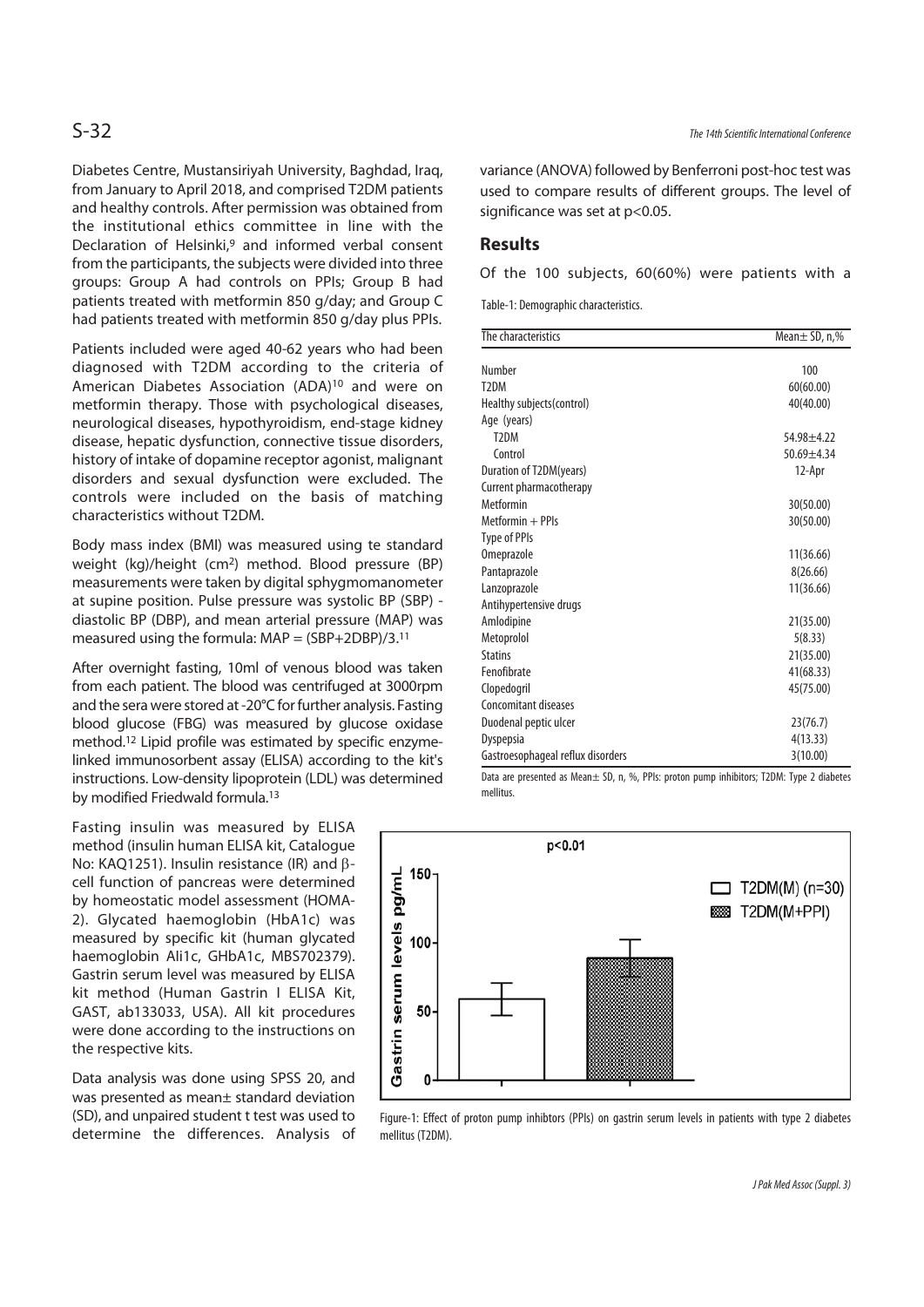## The 14th Scientific International Conference  $S-33$

| <b>Parameters</b>       | Control           | T2DM(M)            | $T2DM(M+PPI)$      |           | P         |           | ANOVA     |
|-------------------------|-------------------|--------------------|--------------------|-----------|-----------|-----------|-----------|
|                         | $(n=40)$          | $(n=30)$           | $(n=30)$           | А         | B         |           |           |
| BMl(kq/m <sup>2</sup> ) | $31.56 \pm 6.12$  | $30.09 \pm 6.19$   | 30.00±4.12         | <b>NS</b> | <b>NS</b> | <b>NS</b> | 0.42      |
| SBP(mmHq)               | 124.34±6.94       | 131.09±6.94        | $130.34 \pm 6.76$  | $0.003*$  | $0.001*$  | <b>NS</b> | $0.0001*$ |
| DBP(mmHq)               | $84.74 \pm 7.98$  | $80.74 \pm 7.66$   | $81.39 \pm 8.94$   | <b>NS</b> | <b>NS</b> | <b>NS</b> | 0.09      |
| PP(mmHq)                | $39.6 \pm 5.63$   | $50.35 \pm 6.87$   | $48.95 \pm 5.97$   | $0.0001*$ | $0.0001*$ | <b>NS</b> | $0.0001*$ |
| MAP(mmHq)               | $97.94 \pm 7.52$  | $97.52 \pm 8.98$   | $97.7 \pm 8.18$    | <b>NS</b> | <b>NS</b> | <b>NS</b> | 0.97      |
| FBG(mq/dL)              | $111.46 \pm 5.11$ | $129.33 \pm 8.67$  | $120.91 \pm 7.34$  | $0.0001*$ | $0.0001*$ | $0.0001*$ | $0.0001*$ |
| HbA1c%                  | $5.85 \pm 1.35$   | $8.15 \pm 3.44$    | $6.01 \pm 2.19$    | $0.0004*$ | <b>NS</b> | $0.0022*$ | $0.0002*$ |
| $FSI(\mu U/mL)$         | $12.11 \pm 5.67$  | $29.17 + 5.62$     | $26.05 \pm 6.23$   | $0.0001*$ | $0.0001*$ | <b>NS</b> | $0.0001*$ |
| HOMA-IR                 | $1.64 \pm 0.23$   | $3.97 \pm 1.99$    | $3.50 \pm 1.08$    | $0.0001*$ | $0.0001*$ | <b>NS</b> | $0.0001*$ |
| $\beta$ -cell function% | $60.9 + 8.08$     | $25.2 \pm 4.86$    | $29.6 \pm 6.93$    | $0.0001*$ | $0.0001*$ | 0.04      | $0.0001*$ |
| $TC$ (mg/dL)            | 190.97±16.73      | 211.08±11.56       | 191.88±10.22       | $0.0001*$ | <b>NS</b> | $0.0001*$ | $0.0001*$ |
| TG(mq/dL)               | $142.81 \pm 6.33$ | $244.91 \pm 10.33$ | $209.09 \pm 11.56$ | <b>NS</b> | <b>NS</b> | $0.0001*$ | $0.0001*$ |
| HDL(mq/dL)              | $56.73 \pm 6.33$  | $41.08 + 4.18$     | 48.98±4.07         | $0.0001*$ | $0.0001*$ | $0.0001*$ | $0.0001*$ |
| LDL(mq/dL)              | $105.7 + 5.41$    | 121.08±7.46        | $101.01 \pm 6.21$  | $0.0001*$ | $0.007*$  | $0.0001*$ | $0.0001*$ |
| VLDL(mg/dL)             | $28.56 \pm 7.91$  | 48.92±4.65         | $41.81 \pm 4.89$   | $0.0001*$ | $0.0001*$ | $0.0001*$ | $0.0001*$ |

Table-2: Effects of metformin and/or PPI on the metabolic variables in T2DM patients.

Data are presented as mean ±standard deviation (SD), one-way analysis of variance (ANOVA) and post-hoc test; \*p<0.01,p<0.05; T2DM (M): Type 2 diabetes mellitus (T2DM) on metformin; T2DM(M+PPI): T2DM on metformin plus PPIs; A : baseline versus T2DM on metformin ; B: baseline versus T2DM on metformin plus PPI; C: T2DM on metformin versus T2DM on metformin plus PPI; BMI: body mass index; BP: systolic blood pressure; DBP: diastolic blood pressure; PP: pulse pressure; MAP: mean arterial pressure; FBG: fasting blood glucose; FSI: fasting serum insulin; TC: total cholesterol; TG: triglyceride; HDL: high density lipoprotein; LDL: low density lipoprotein; VLDL: very low density lipoprotein.

Table-3: Correlation of gastrin serum levels with metabolic profile in patients with type 2 diabetes mellitus (T2DM) treated with proton pump inhibitors (PPIs).

| Parameters              | T2DM(M)  | $T2DM(M+PPI)$<br>$(n=30)$ | <b>Correlation differences</b> |          |  |
|-------------------------|----------|---------------------------|--------------------------------|----------|--|
|                         | $(n=30)$ |                           |                                |          |  |
|                         |          |                           | t                              | р        |  |
| BMI ( $kg/m2$ )         | 0.21     | 0.22                      | $-0.03$                        | 0.48     |  |
| SBP (mmHg)              | 0.31     | 0.33                      | $-0.08$                        | 0.46     |  |
| DBP (mmHg)              | 0.28     | 0.31                      | $-0.121$                       | 0.45     |  |
| PP (mmHg)               | 0.3      | 0.31                      | $-0.04$                        | 0.48     |  |
| MAP (mmHg)              | 0.29     | 0.28                      | 0.04                           | 0.48     |  |
| FBG (mg/dL)             | 0.31     | $-0.53$                   | 3.34                           | $0.001*$ |  |
| HbA1c%                  | $-0.46$  | $-0.76$                   | 1.83                           | 0.03     |  |
| $FSI(\mu U/mL)$         | 0.48     | $-0.34$                   | 3.22                           | $0.001*$ |  |
| HOMA-IR                 | $-0.31$  | $-0.33$                   | 0.08                           | 0.46     |  |
| $\beta$ -cell function% | 0.38     | 0.79                      | $-2.46$                        | $0.007*$ |  |
| $TC$ (mg/dL)            | $-0.49$  | $-0.68$                   | 1.077                          | 0.141    |  |
| TG (mg/dL)              | $-0.48$  | $-0.8$                    | 2.11                           | 0.01     |  |
| HDL(mq/dL)              | 0.53     | 0.96                      | $-4.98$                        | $0.001*$ |  |
| LDL (mg/dL)             | $-0.68$  | $-0.89$                   | 2.17                           | 0.019    |  |
| VLDL (mg/dL)            | $-0.79$  | $-0.91$                   | 1.67                           | 0.04     |  |

\*p<0.01, p<0.05; r: correlation; T2DM (M): T2DM on metformin; T2DM(M+PPI): T2DM on metformin plus PPIs; BMI: body mass index; BP: systolic blood pressure; DBP: diastolic blood pressure; PP: pulse pressure; MAP: mean arterial pressure; FBG: fasting blood glucose; FSI: fasting serum insulin; TC: total cholesterol; TG: triglyceride; HDL: high density lipoprotein; LDL: low density lipoprotein; VLDL: very low density lipoprotein.

mean age of 54.98±4.22 years, while 40(40%) were controls with a mean age of 50.69±4.34 years. Group A had 40(40%) subjects, while Group B and Group C had 30(30%) each. The duration of T2DM ranged 4-12 years (Table-1).

There were significant metabolic differences in all

variables (p<0.05 each) except in BMI and MAP (p>0.05 each). Patients in Group C illustrated significant differences in metabolic profiles, including FBG, HbA1c, βcell function and others compared to Group B patients (p<0.05 each). Also Group C patients showed nonsignificant effects on BP and other variables compared to Group B (Table-2).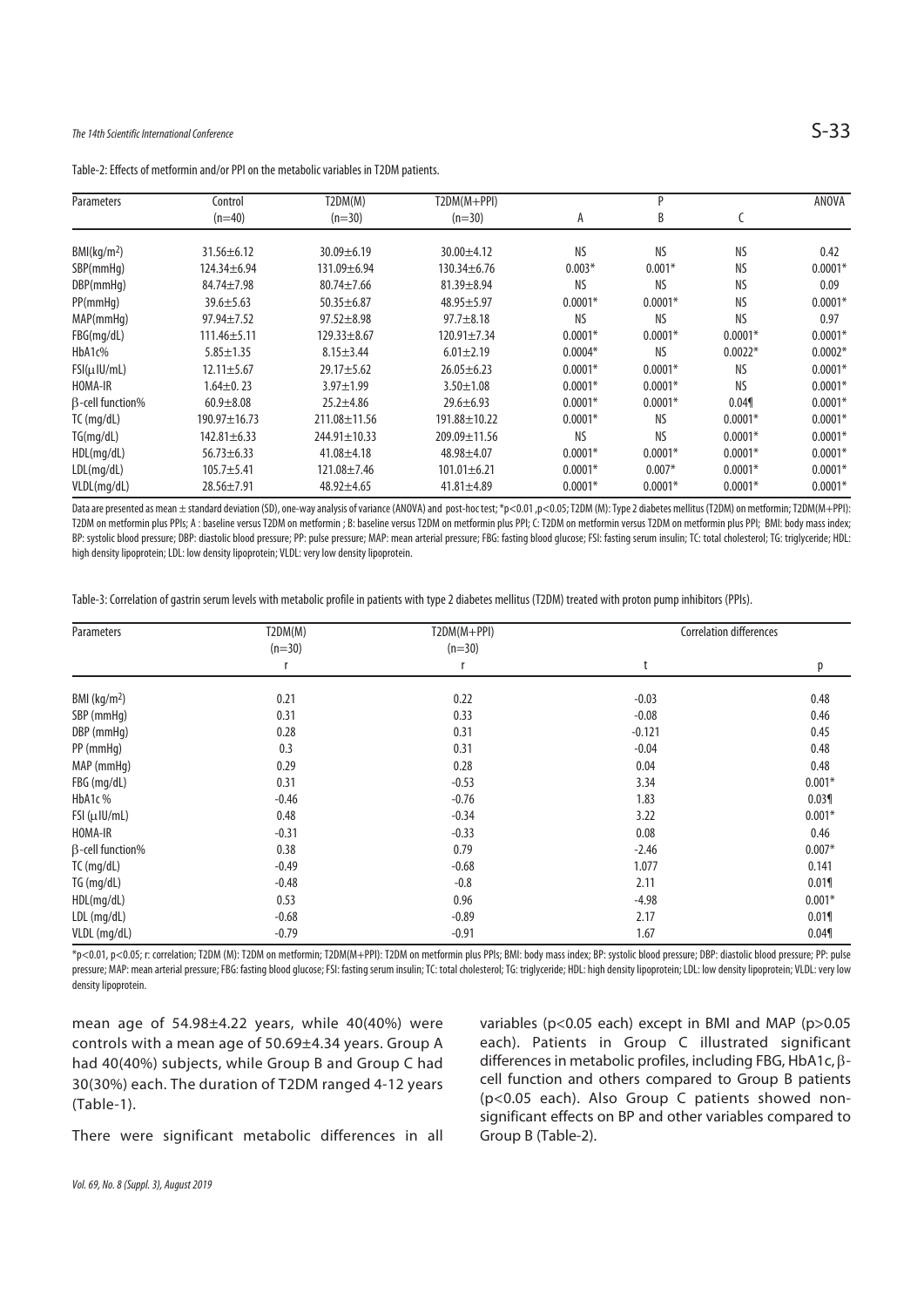



Serum gastrin levels were elevated in Group C (88.95±13.46 pg/ml) compared to Group B (59.22±11.85 pg/ml) (Figure-1).

There were non-significant differences in gastrin serum levels regarding different types of PPIs (Figure-2).

Increased gastrin serum levels were correlated with different metabolic profiles in Group C (Table-3).

## **Discussion**

The traditional concept of gastrin hormone as being only local regulator of gastric HCL secretion is now considered out of date since gastrin hormone and its receptors are widely expressed outside the gastrointestinal tract (GIT) and participate in different body functions.14

The present study illustrated insignificant effect of PPIs on BMI and BP changes in T2DM patients, which is in contrast to study by Czworng et al., which demonstrated that longterm treatment with PPIs led to weight-gain due to modifications of energy expenditure and gut flora.15 Besides, PPIs impair bio-activation of dietary nitrite by gastric HCL, so prolonged therapy with PPIs may lead to endothelial dysfunction and hypertension.16 Insignificant effects of PPIs in our study might relate to the small sample size, irregular therapy and insufficient doses of PPIs.

Moreover, PPIs with metformin in T2DM patients improved lipid profile significantly compared to T2DM patients on metformin only. This finding corresponded with Barkas et al. study that illustrated significant lipidlowering effect of PPIs due to the inhibition of cholesterol metabolism, potentiation of statin effect and activation of hepatic X receptor which links with the suppression of lipoproteins.17

The present study disclosed significant improvement in glycaemic indices in T2DM patients who received PPIs as revealed through significant reduction in FBG, HbA1c with augmentation of β-cell function compared to T2DM patients not receiving PPIs. These findings are inconsistent with a study that demonstrated a significant role of PPIs in the regulation of glycaemic indices.18

Our findings illustrated significantly high gastrin serum levels in T2DM patient receiving PPIs, but differential effect of PPIs on gastrin serum levels were insignificant as revealed in a recent study by Grong et al.19 In the present study, elevated

endogenous gastrin levels were significantly correlated with reduction of HbA1c, FBG and improvement of pancreatic β-cell functions.

There are different mechanisms of PPIs in the regulation of glycaemic indices; one of the important ones is augmentation of endogenous gastrin serum levels. In an animal model study, PPIs improved pancreatic β-cell functions by increasing circulating gastrin by unclear mechanism.20

In addition, pantoprazole increased gastrin serum levels by 1.5 fold which led to significant amelioration of glycaemic indices compared to vonoprazone which increased gastrin levels up to 6-7 folds but produced insignificant effect on glycaemic indices. Thus, the elevation of endogenous gastrin level is not the main pathway of PPIs in the amelioration of glyacemic indices.21

Also, PPIs inhibit ghrelin secretion, thereby reducing food intake and energy homeostasis which could be a possible mechanism explaining the improvement effect of PPIs on glycaemic indices.22 Besides, PPIs inhibit central feeding centre and the induction of satiety due to the stimulation of hypothalamic cholecystokinin B(CCK-B) receptors by gastrin directly or indirectly through vagus nerve stimulation.23 Recently, Cao et al., confirmed that PPIs activated secretion of GLP-1 from intestinal L-cells which play a potential role in the regulation of insulin section and improvement of glycaemic indices.24

Concerning drug-drug interaction between metformin and PPIs, Flory et al. showed that PPIs did not affect metformin pharmacokinetic and pharmacodynamic profiles.25 Previously, Nies et al. illustrated that PPIs inhibited intestinal metformin absorption through the